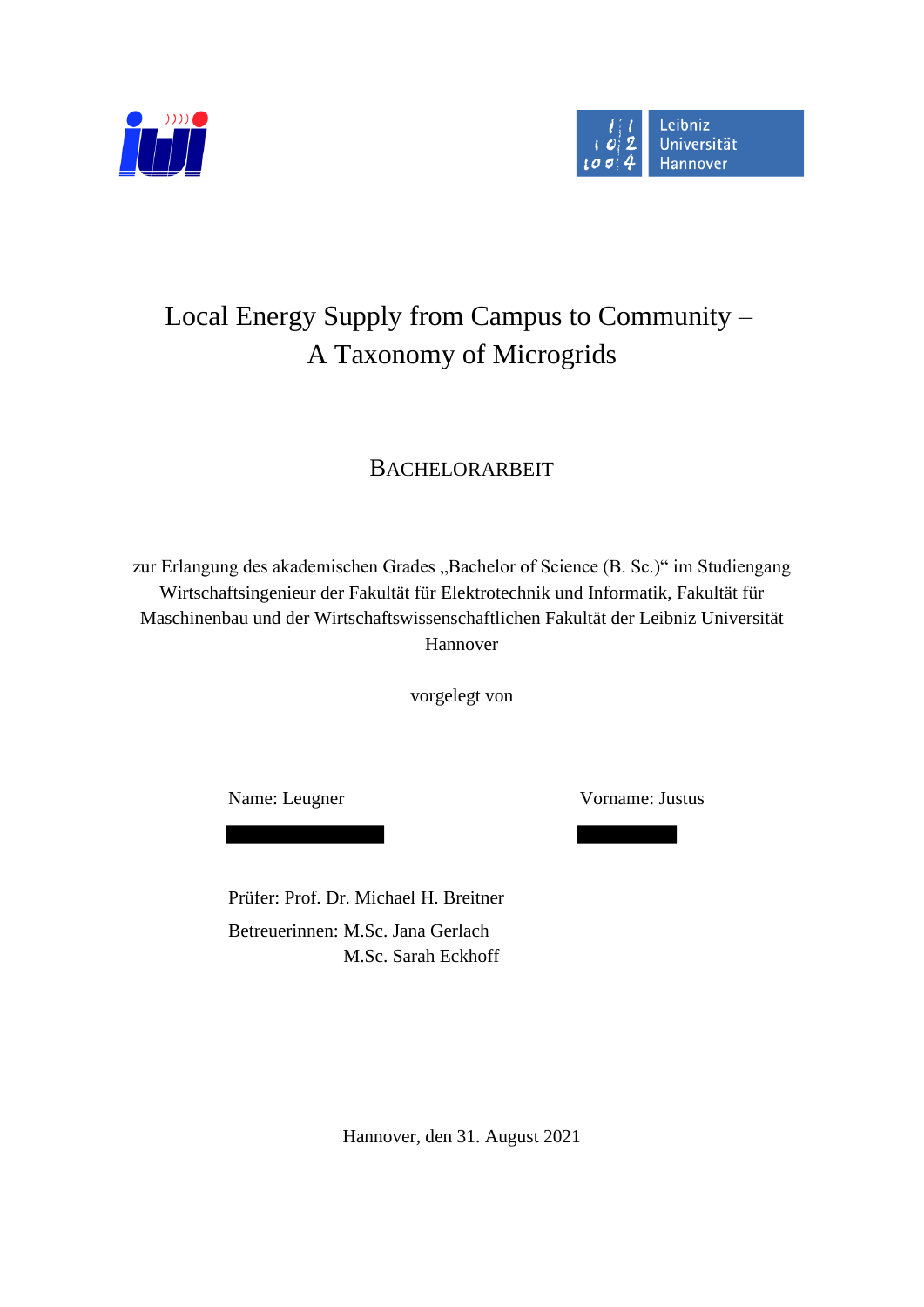#### **Table of Content**

| 1              |     |  |  |  |  |
|----------------|-----|--|--|--|--|
| $\overline{2}$ |     |  |  |  |  |
|                | 2.1 |  |  |  |  |
|                | 2.2 |  |  |  |  |
| 3              |     |  |  |  |  |
|                | 3.1 |  |  |  |  |
|                | 3.2 |  |  |  |  |
| 4              |     |  |  |  |  |
|                | 4.1 |  |  |  |  |
|                | 4.2 |  |  |  |  |
|                | 4.3 |  |  |  |  |
|                | 4.4 |  |  |  |  |
| 5              |     |  |  |  |  |
|                | 5.1 |  |  |  |  |
|                | 5.2 |  |  |  |  |
|                | 5.3 |  |  |  |  |
|                | 5.4 |  |  |  |  |
| 6              |     |  |  |  |  |
|                | 6.1 |  |  |  |  |
|                | 6.2 |  |  |  |  |
|                | 6.3 |  |  |  |  |
|                | 6.4 |  |  |  |  |
|                | 6.5 |  |  |  |  |
| 7              |     |  |  |  |  |
|                | 7.1 |  |  |  |  |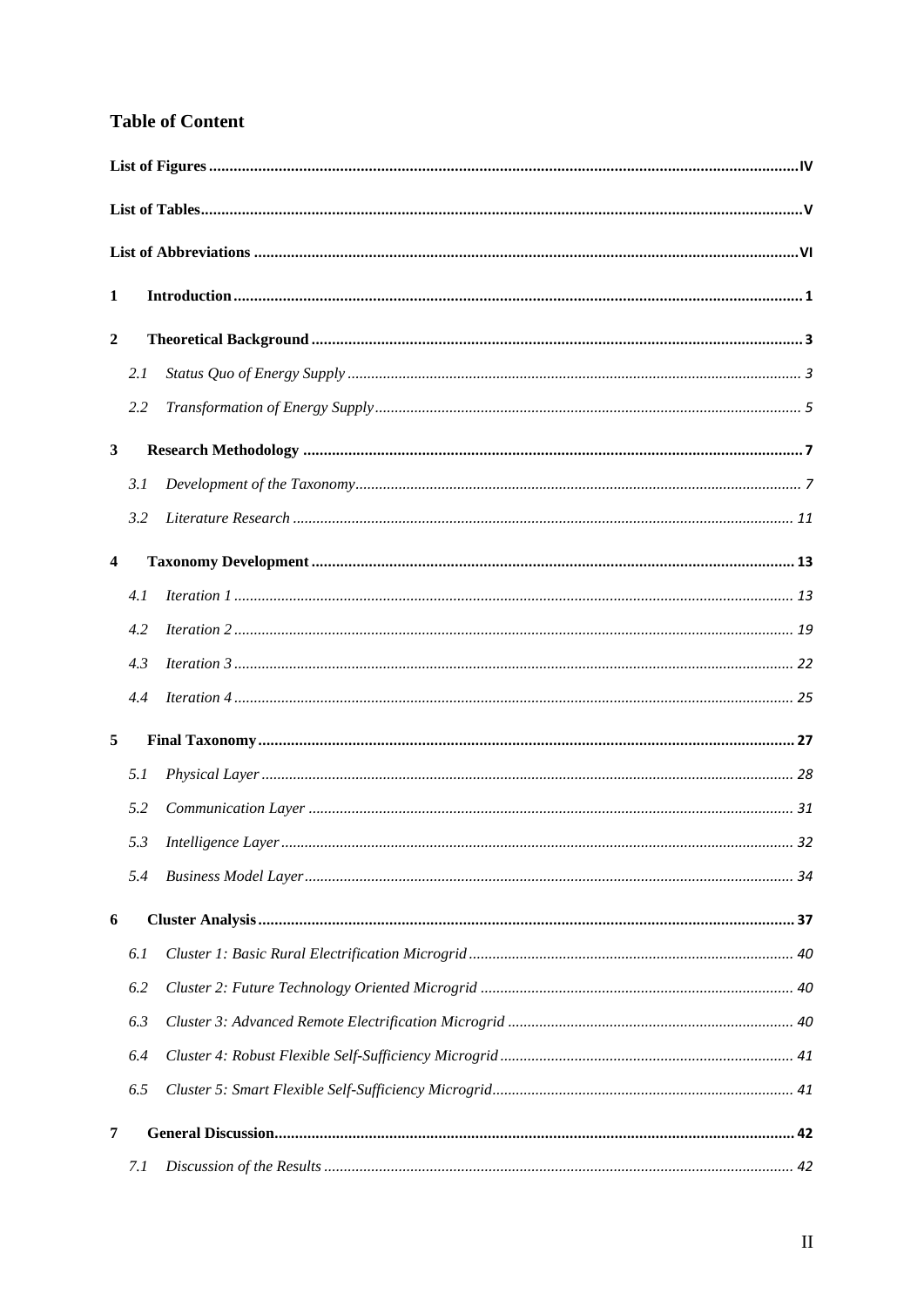| 7.2              |  |  |  |  |
|------------------|--|--|--|--|
| 8                |  |  |  |  |
| $\boldsymbol{9}$ |  |  |  |  |
|                  |  |  |  |  |
|                  |  |  |  |  |
| A.1              |  |  |  |  |
| A.2              |  |  |  |  |
| A.3              |  |  |  |  |
|                  |  |  |  |  |
| B.1              |  |  |  |  |
| B.2              |  |  |  |  |
| B.3              |  |  |  |  |
|                  |  |  |  |  |
|                  |  |  |  |  |
| D.1              |  |  |  |  |
| D.2              |  |  |  |  |
| D.3              |  |  |  |  |
| D.4              |  |  |  |  |
|                  |  |  |  |  |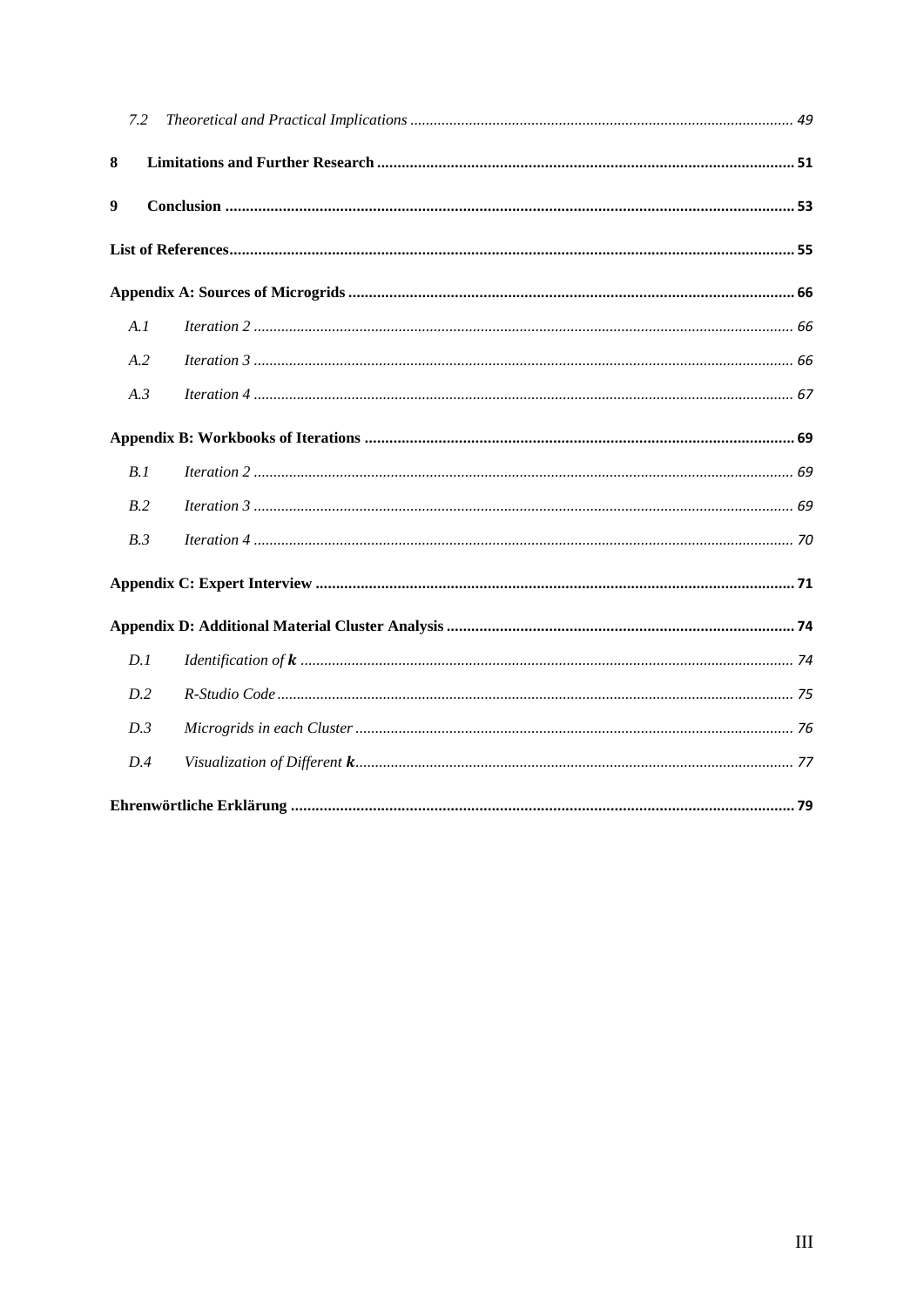### <span id="page-3-0"></span>**1 Introduction**

Climate change, its causes, and its consequences have been an ongoing issue for the last decades. One of the greatest challenges mankind is currently facing is the mitigation of the climate change. According to the Intergovernmental Panel on Climate Change (IPCC), a global warming of over 1.5 degrees Celsius must be prevented to avoid serious irreversible consequences for humans and the nature (Masson-Delmotte et al., 2018).

However, based on the latest reports of the IPCC, the situation has deteriorated to such an extent that the beforementioned critical level of 1.5 degrees Celsius is expected to be reached in the year of 2030 already (Masson-Delmotte et al., 2021).

The global warming is mainly caused by the emissions of human consumptions and the increased concentration of greenhouse gases (GHG) in the earth's atmosphere. To provide a measure of the maximum amount of GHGs tolerated, in order not to miss the 1.5 degrees Celsius target, the Mercator Research Institute on Global Commons and Climate Change (2021) has calculated the carbon dioxide  $(CO_2)$  budget. That currently adds up to approximately 330 billion tons of carbon dioxide equivalent  $(CO_{2eq})$ . With the current emission of GHGs exceeding 45 billion tons of CO<sub>2eq</sub> per year, this would result in exhausting the budget in less than eight years (Breitkopf, 2021).

If the distribution of emissions per sector is considered, it becomes clear that the energy sector contributes significantly to the global emissions. This is due to the predominant combustion of fossil primary energy sources for the generation of energy (Climatewatch, 2018). Thus, a sudden transition to renewable energies is urgently necessary.

Due to their properties, renewable energy sources (RES) are mostly located in a distributed manner, which is why the energy supply with predominantly RESs is described as decentralized energy supply (Badeda et al., 2015). One way of integrating distributed energy resources (DER) and enabling decentralized energy supply are microgrids (MG), which are small electricity grids that directly transport energy, generated by DERs over short distances to the loads.

As MGs are not a new invention, a number of scientific papers are already available. However, this literature often includes very theoretical and specific descriptions of individual design elements and functions. For instance, Vergara et al. (2018) only focus on the properties and possibilities of the design of the energy management systems, while Tan et al. (2013) exclusively examine the technologies of different storage systems.

Most of the existing classifications are limited to a small subset of the relevant aspects (e.g., (Zhu et al., 2020)) and only a few cover a wider range of subjects (e.g., (Shahbazitabar et al., 2021)). However, the link between theory and practice is often missing and evokes a gap between these areas, which hinders the classification from finding application in practice.

Although previous research has identified applications areas for MGs that are mainly selected from their location, no research has been conducted on application-specific design elements.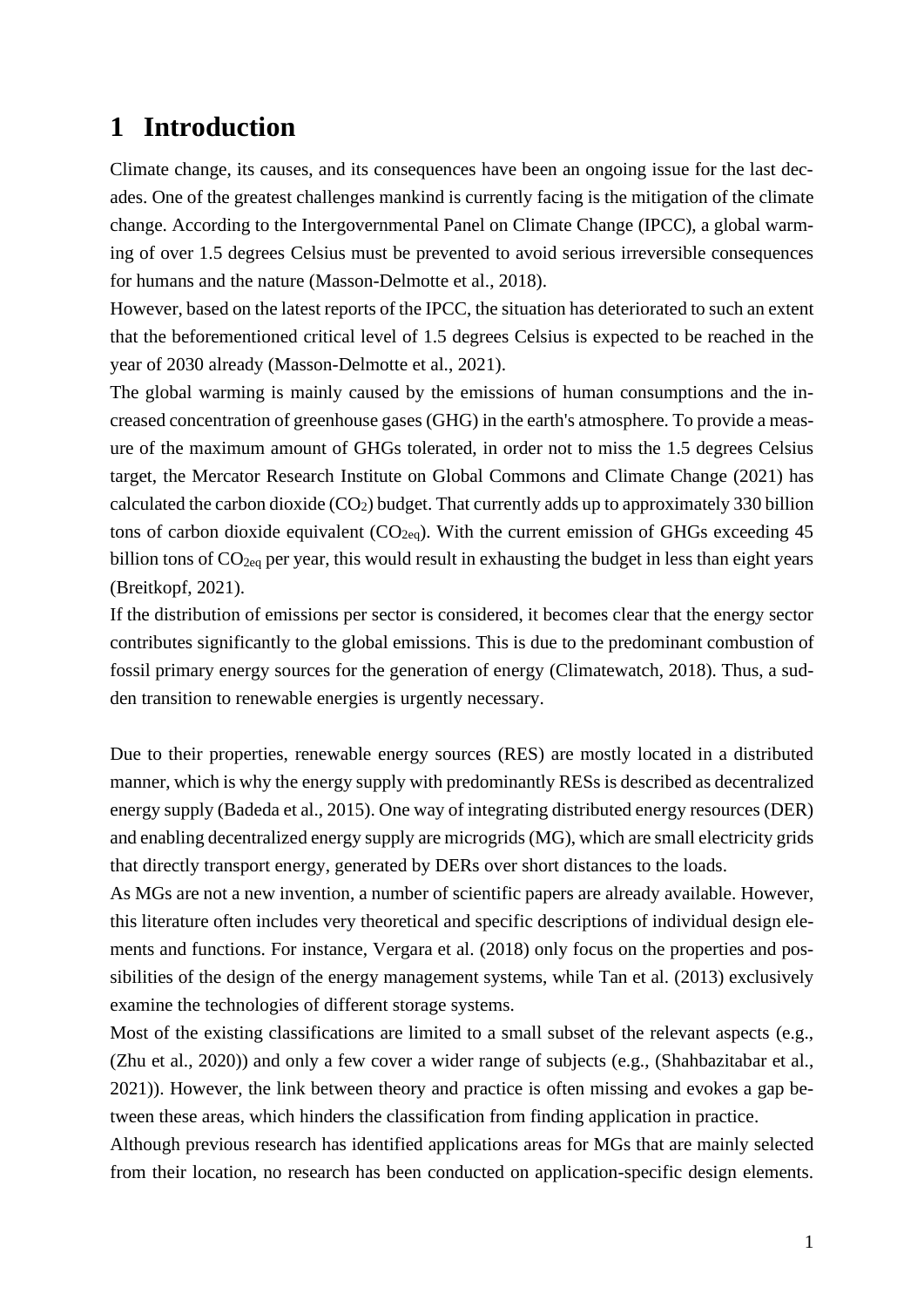Thus, there is a lack of research that groups and organizes MGs based on certain empirical patterns in the design elements. Such archetypes help practitioners and researchers to identify the relevant components and functions for specific application areas.

To bridge these research gaps, this thesis aims at answering the following research questions (RQ):

- RQ1: *What are conceptually grounded and empirically validated design elements of domain specific Microgrids?*
- RQ2: *Which microgrid archetypes can be empirically identified across divers application domains?*

First, chapter 2 introduces the fundamentals of electrical energy supply. For this purpose, an overview of the status quo of energy supply is given, followed by a demonstration of the required changes and the role of MGs in this process. In order to answer the first RQ and to provide a structured overview of all relevant design elements, a detailed taxonomy development according to Nickerson et al. (2013), described in chapter 3, is conducted. Therefore, in the fourth chapter, theoretical concepts are elaborated on and empirically validated with real-world microgrids in several iterations. Once all the conditions for a qualitative taxonomy are met, it is presented in the fifth chapter and exemplified with real objects. In order to subsequently answer the second RQ and identify archetypes based on the design elements provided by the taxonomy, a k-means cluster analysis is conducted in chapter 6. In the seventh chapter a critical discussion of the approach and the results is presented. Furthermore, the implications for the research and practice of this thesis are elaborated on. Based on the results of the discussion, the limitations of this paper are pointed out in the eighth chapter in order to give an impulse for further relevant research directions. Finally, the conclusion of this work is drawn in [chapter 9.](#page-5-0)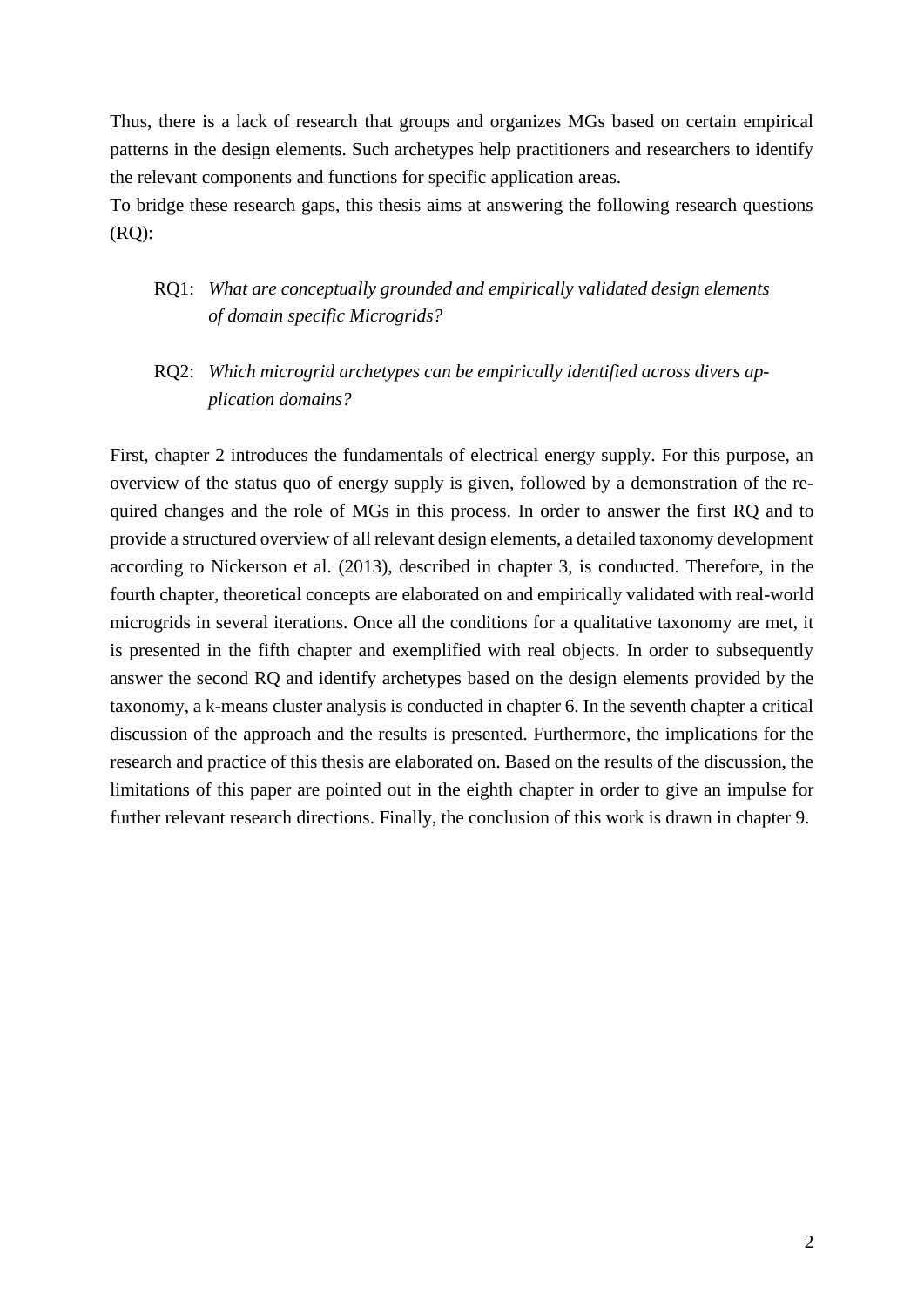# <span id="page-5-0"></span>**9 Conclusion**

With the aim of bridging the research gaps and providing a structured overview of all relevant design elements of microgrids in all application areas, the first research question was formulated:

#### *What are conceptually grounded and empirically validated design elements of domain specific Microgrids?*

In order to answer this question, an iterative taxonomy development procedure was applied, involving a total of four iterations. In the first iteration, 16 high-quality scientific papers were examined to derive all relevant theoretical concepts of MGs. In the subsequent three iterations, a total of 42 real-world MGs were examined with the aim of revising and adapting the theoretical concepts. Since all ending conditions have been fulfilled after these four iterations, the process is completed and results in a taxonomy that is structured into the four superordinate layers Physical, Communication, Intelligence, and Business Model, which altogether contain a total of 19 dimensions and 52 characteristics. These are characterized by their completeness, as no further dimensions and characteristics could be identified. Thus, researchers and practitioners are provided with a detailed overview of all relevant design elements of MGs.

Furthermore, the shares of the applied characteristics demonstrate which components and functions are predominantly integrated in the current state of development of MGs. The very high percentage of MGs that use renewable energy sources is particularly striking and indicates the suitability of MGs for integrating RESs. Additionally, a majority of these MGs use at least one energy storage technology to be able to efficiently use the energy generated by the RESs.

The relatively small share of intelligent functions within the objects considered underlines the wideness of the gap between theory and practice. This work reveals this phenomenon and thus provides initial approaches for bridging it, while further research still is required to develop possibilities for aligning the two areas.

A major limitation of this work is the low availability of information on real-world MGs, which risks missing relevant aspects. However, by contacting companies, it was possible to obtain sufficient information for a robust classification.

Furthermore, some aspects exist that are not directly design elements, but do have an influence. Such aspects could not be considered in this taxonomy and can be considered objects for further research.

However, a comprehensive taxonomy of all relevant design elements of MGs has been created, providing a useful tool for decision making by researchers and practitioners.

Subsequently, based on the results of the taxonomy, the second research question could be answered:

*Which microgrid archetypes can be empirically identified across divers application domains?*